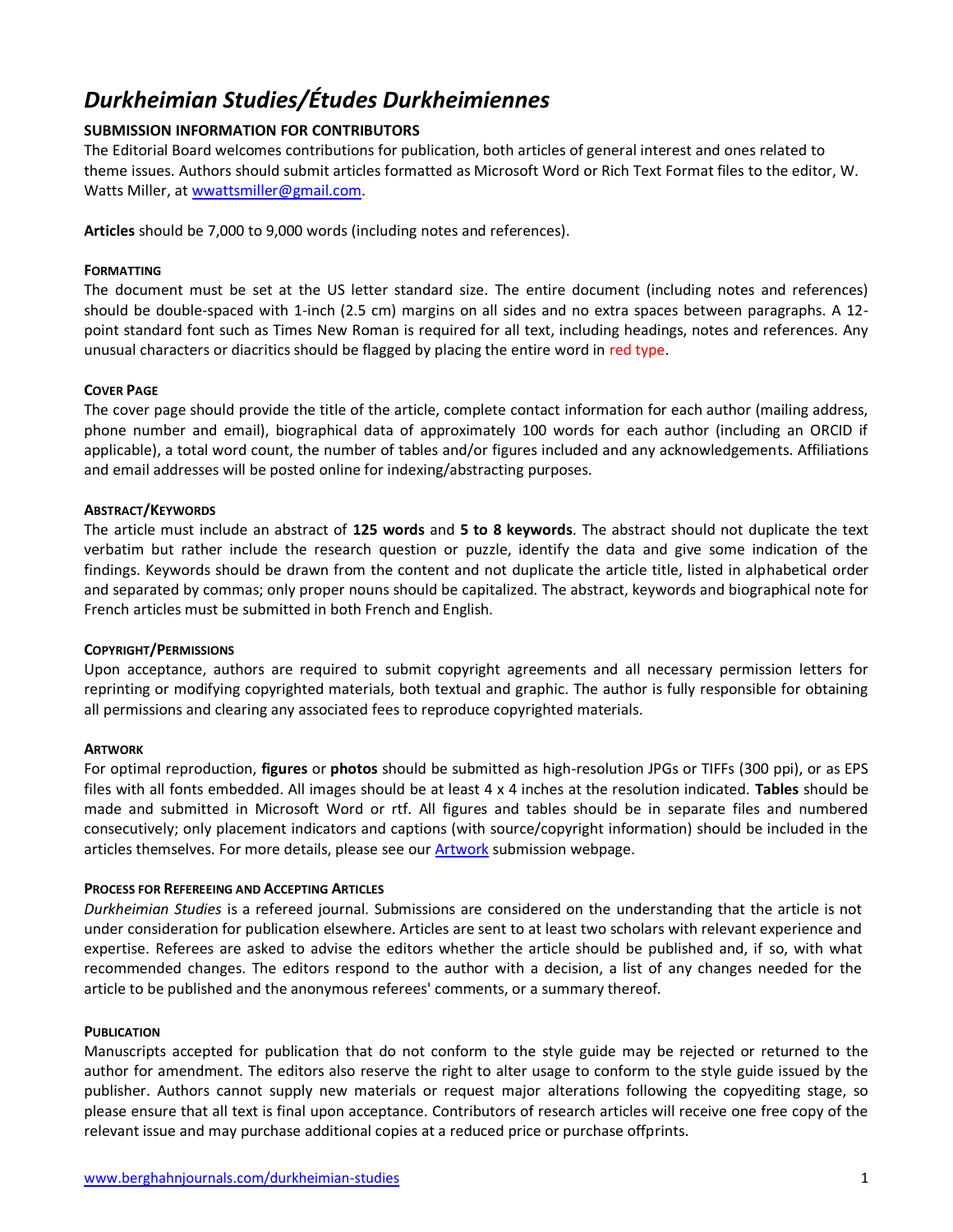**Have other questions about submitting your manuscript? Please refer to Berghahn's [Journal Author](https://www.berghahnjournals.com/page/journal-author-faqs)  [FAQs](https://www.berghahnjournals.com/page/journal-author-faqs) for additional information.**

# **STYLE GUIDE**

The *Durkheimian Studies* style guide is based on the *New Oxford Style Manual* and *Hart's Rule* with some deviations for house preferences. Please note that the journal uses **UK punctuation and spelling** (including a preference for –ise over –ize endings), following *The Oxford English Dictionary*. Please follow the standard rules of the *Académie Française* for articles in French. Authors may refer to *Règles Typographiques*.

# **CITATION SYSTEM**

*Durkheimian Studies* follows the in-text **author-date system**, with full documentation in the reference list. Any other notes should be **endnotes** (using Word's automatic endnote function) and kept short and to a minimum.

# **Author-Date Examples**

(Pickett and White 1985; Smith 1987) Jones's research (1977, 1979a, 1979b) (Kant n.d.; McGinnis forthcoming)

**Single Author with Multiple Sources:** (Smith 1993: 63; 1998: 124–169) **Three or More Authors:** (Jones et al. 2001) **Authors with Same Last Name:** (D. Smith 1981; G. Smith 1999)

The first mention of an author in the main body text (not in-text citations) should include the first and last name. Multiple sources in a parenthetical note should be listed alphabetically.

Please note that translations of all non-English titles in the reference list are required for indexing/abstracting purposes (see the translated title examples provided below).

References to works by Durkheim should use the Lukes dating-enumeration system. In some items, especially the shorter pieces, the reference to a work by Durkheim may not be given in the text. To obtain details of the datingenumeration, consult the bibliographies in S. Lukes, *Emile Durkheim: His Life and Work*, especially the Penguin 1992 edition.

# **REFERENCE LIST EXAMPLES**

## **Book with one author/editor**

Durkheim, E. 1912. *Les formes élémentaires de la vie religieuse*. Paris: Alcan.

## **Book with multiple authors/editors**

Blakeley, G. and Y. Bryson (eds). 2002. *Contemporary Political Concepts: A Critical Introduction*. London: Pluto.

## **Chapter or other part of a book**

Hudson, P. A. 1988. 'Images of the Future and Strategies in the Present: The Freedom Charter and the South African Left'. In P. Frankel, N. Pines and M. Swilling (eds), *State, Resistance and Change in South Africa*. Johannesburg: Southern Book Publishers, 259–277.

## **Journal article (always include the doi)**

Schulzke, M. and A. Carroll. 2011. 'Judicial Review in Context: A Response to Counter-Majoritarian and Epistemic Critiques'. *Theoria* 58 (127): 1–23. https://doi.org/10.3167/th.2011.5812702.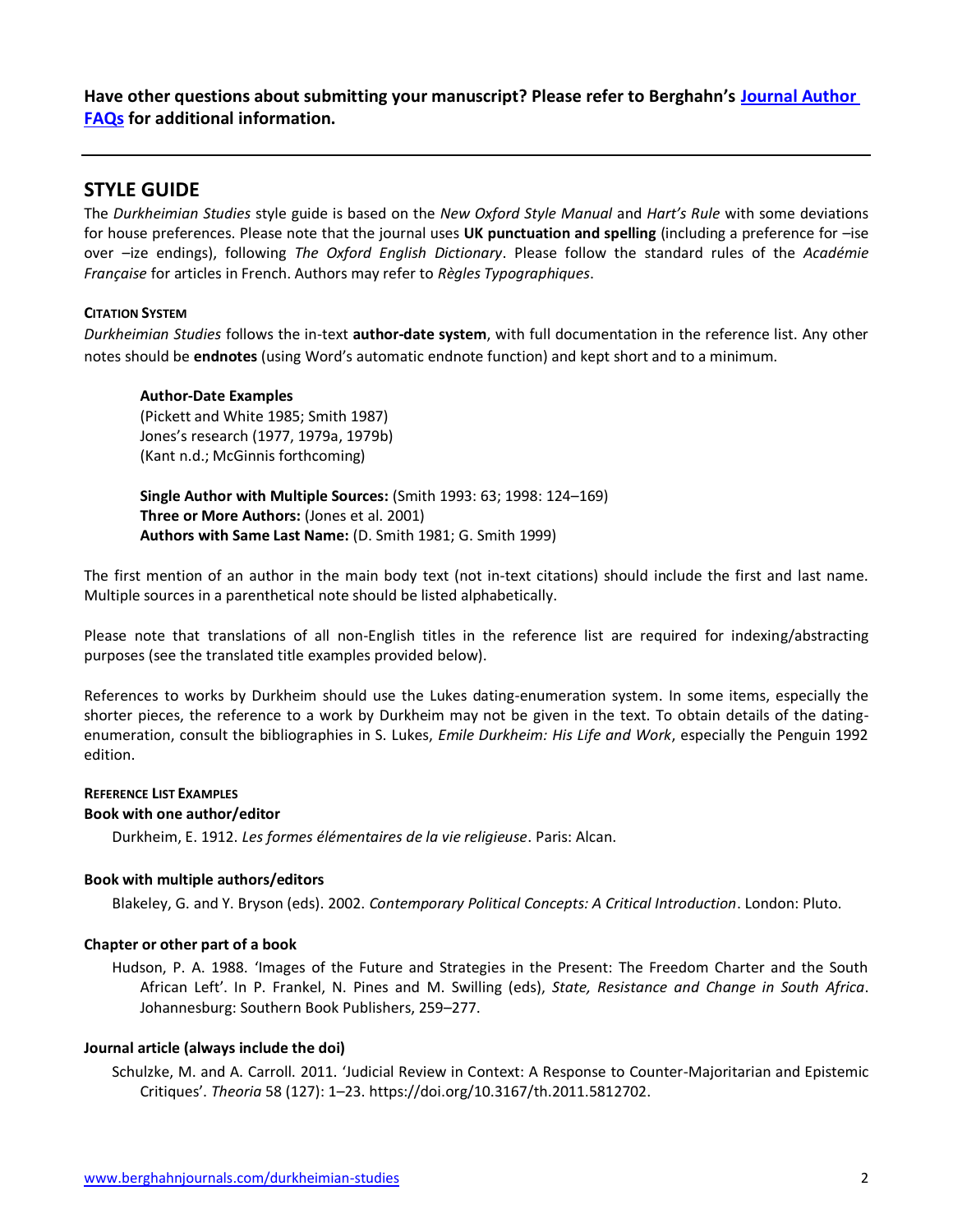#### **Translations**

Durkheim, É. (1912). 1995. *The Elementary Forms of Religious Life*. Trans. Karen E. Fields. New York: Free Press.

OR

Durkheim, É. 1912. *Les formes élémentaires de la vie religieuse*. Paris: Alcan. Trans. Karen E. Fields as *The Elementary Forms of Religious Life* (New York: Free Press, 1995).

#### **Translated title**

- Bernet, M. 2009. *A Nation Like Any Nation: Toward the Establishment of an Israeli Republic*. [In Hebrew.] Jerusalem: Carmel.
- Baudrillard, J. 1967. *Pour une critique de l'économie politique du signe* [For a critique of the politics economy of the sign] Paris: Gallimard.

#### **Article in a newspaper or magazine:**

Boyle, B. 2011. 'We're Thinking Like Racists'. *The Times* (Johannesburg), 17 March.

#### **Paper presented at a meeting or conference**

Szebehely, M. 2007. 'Carework in Scandinavia: Organisational Trends and Everyday Realities'. Paper presented at the 5th Annual ESPAnet Conference, Vienna, 20–22 September.

#### **Thesis, dissertation or unpublished manuscript**

- Downer, J. 1975. 'Necessity and Knowledge in the Later Philosophy of Wittgenstein'. PhD diss., University College of North Wales.
- Marciniak, E. and N. Jefferson. 1985. 'CHA Advisory Committee Appointed by Judge Marvin E. Aspin: Final Report (December)'. Unpublished.

#### **Archive materials**

*Archive materials may be cited according to the particular kind of archival material being cited. Note that public documents might be cited differently than private documents in archives*.

Dedyk, Claudia. 1933. Linguistics Memos, Rossiskii Gosudarsvenyi Isoricheskii Arkhiv [RGIA], fond 1129, opis 1, delo 491, 11 February, 74–83, 116–119. Russian State Historical Archives, St. Petersburg.

Egmont Manuscripts. n.d. Phillips Collection. Athens: University of Georgia Library.

#### **Websites and blogs**

*Access dates are only required when no date of publication or revision can be determined from the source.*

- WHO (World Health Organization). 2000. 'Committee on Technical Barriers to Trade Notification Mexico Tequila'. http://docsonline.eto.org/TBT/Notif.00/168 (accessed 9 April 2000).
- Vale, P. and J. Carter. 2008. 'But Do They Think?' *Mail and Guardian*, 2 March. http://mg.co.za/printformat/single/2008-03-02-but-do-they-think.

#### **Film**

Godard, J.-L. (dir.). (1966) 2005. Masculin Feminin. Criterion Collection.

#### **Online video**

Rubinstein, R. 2011. 'Rachmaninoff Piano Concerto No. 2, Op. 18, I Moderato'. YouTube video, uploaded 8 November. http://www.youtube.com/watch?v=0Vv0Sy9FJrc&list=PLDB11C4F39E09047F.